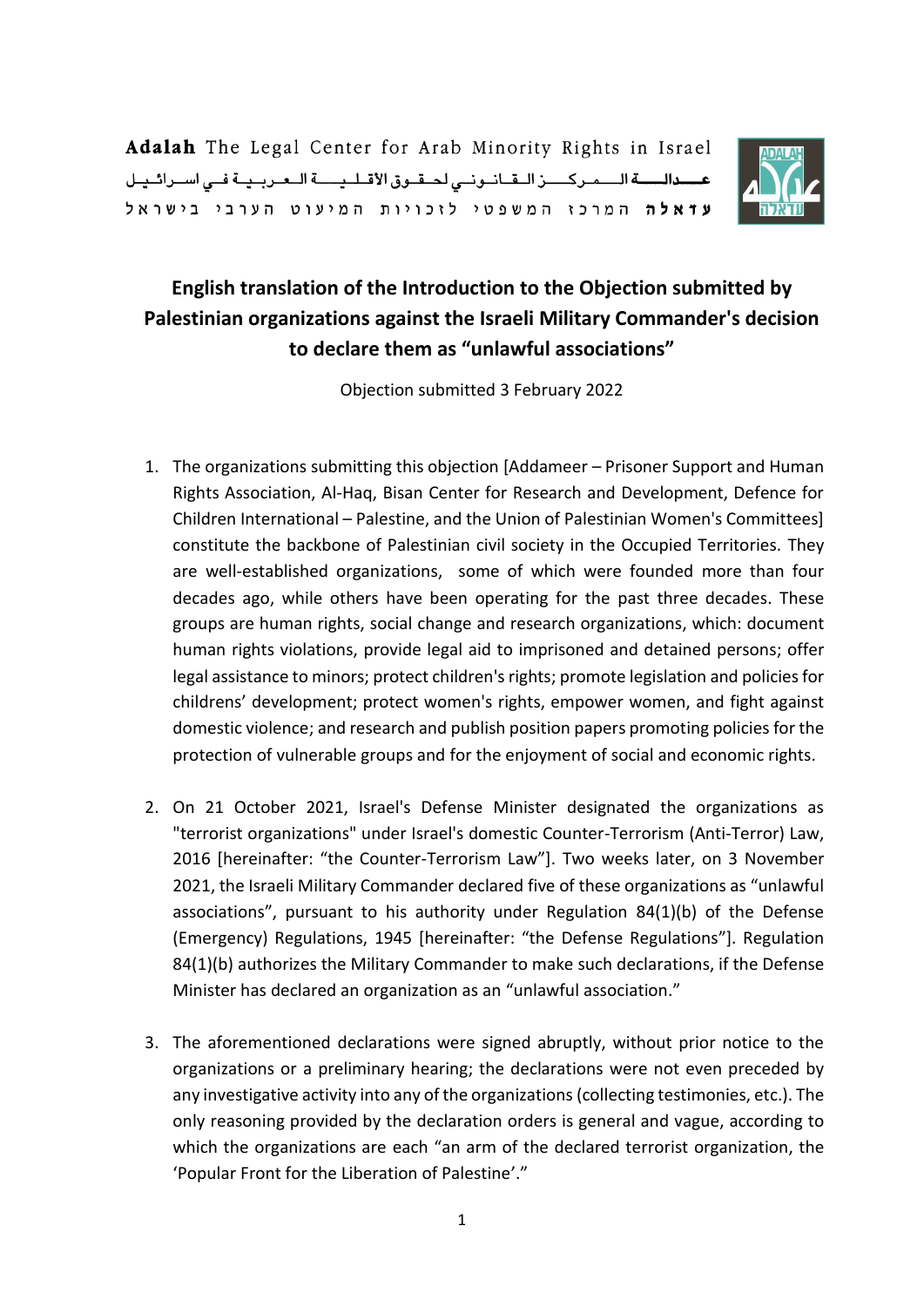- 4. Considering the vital nature of the organizations' activities, the large number of beneficiaries receiving their services, their long history, their centrality in the life of Palestinian society, which suffers from the prolonged occupation, and the political circumstances under which the organizations operate, these declarations are undoubtedly an attack on and an attempt to destroy Palestinian civil society.
- 5. The attempt to destroy Palestinian civil society is, in itself, a denial of the right of the Palestinian people to realize minimal elements of their right to self-determination. The implementation of the declarations would essentially create a barrier to the very existence of Palestinian civil society. Therefore, the issuance of the declarations is itself a blatant and extreme violation of international law, because it is a fundamental denial of the legitimate interests of the Palestinian people, living under occupation, to work to protect civilian life and social welfare.
- 6. Declaring an entity as an unlawful association is a form of legal execution of that entity. It triggers a series of prohibitions, the violation of which carries severe criminal penalties, and far-reaching and even draconian administrative powers, all in order to force the destruction of the entity. When the targeted groups are human rights and civil society organizations that are at the forefront of criticism and activism against the policies of Israeli governments regarding the Israeli-Palestinian conflict; when the declarations take place within the framework of a prolonged military occupation created by an apartheid regime, which is prohibited as such; and when both the Defense Minister and the Military Commander are main targets of the organizations' criticism and accusations of the commission of serious and systematic violations of international law, it is difficult to avoid the impression that this is a tyrannical act that seeks to silence criticism of Israel's military occupation regime in the West Bank and to thwart activities designed to ensure accountability for violations attributed to it.
- 7. It is no coincidence that the above declarations have received unprecedented international condemnation. This criticism referred to the declarations as an attack on Palestinian society and an attempt to criminalize Palestinian civil society. Many countries demanded explanations from the State of Israel regarding its decisions. However, after the Israeli Foreign Ministry provided them with explanations and presented materials, these countries made statements announcing that they were not entirely convinced that the materials justified the declarations. The factual part of this objection, below, will address this critique in detail.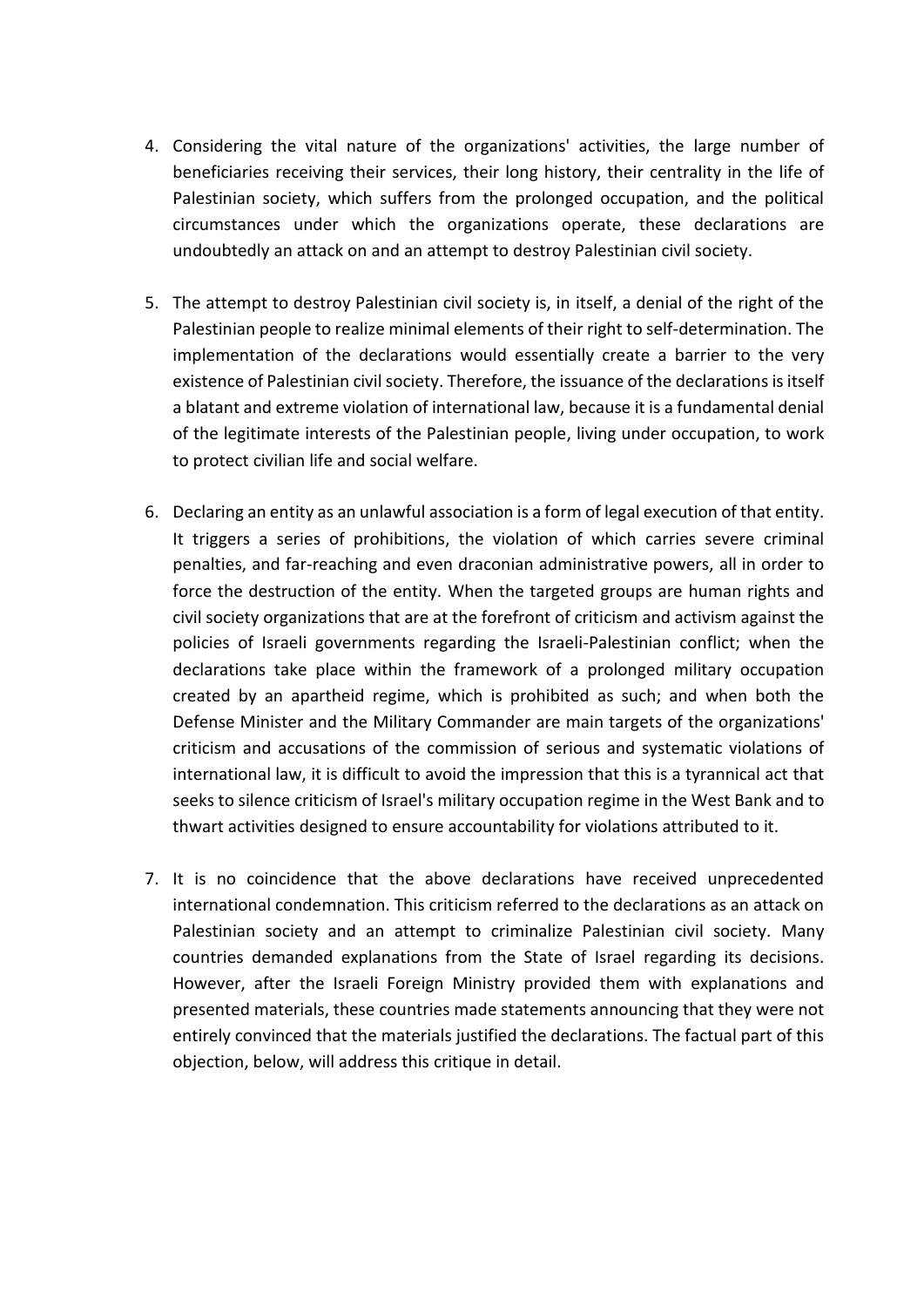- 8. The organizations also requested that the Military Commander disclose all the material that formed the factual bases for the declarations, but their request was denied. In his response, the Military Commander clearly stated that, "There is no need to clarify that the core of the declarations is based on classified intelligence material.". In other words, no material allowing the organizations to defend themselves against the declarations will be disclosed. The denial of disclosure requests means that the Military Commander is unable to openly point to one of the hundreds of public activities carried out each day by the organizations as an illegal act. The Commander does not point to even one of the dozens of goals of the organizations as an illegitimate goal. The Commander does not point to a single penny of the organizations' funds as being received from an illegal source, or any illegal publication of the thousands of publications produced by the organizations in the past four decades. Nor does the Commander point to any misuse of funds by any of the organizations that resulted in the funding of illegal activities, or even that one of the organizations was mismanaged. Simply put, the Commander does not point to any of the above, because there is no material to indicate such violations.
- 9. Therefore, despite the fact that all of the organiztions' goals and activities are visible, known to the public, and documented in writings and reports beyond what is required of them, in the factual part of this objection, we will present the goals and activities of the organizations, which will show them as highly legitimate. The legal purpose of this chapter is also to attest to the declarations' arbitrariness and, at the very least, to oblige the Military Commander to disclose the materials, if they exist, in a manner that will guarantee the right of the organizations to defend themselves effectively.
- 10. In the legal part of this objection, we will explain in detail that the Military Commander's response not to disclose the "core" of the materials that form the factual bases of the declarations is, in itself, exceptionally extreme. The refusal to disclose the evidence not only fundamentally contradicts the rules of international law that require the disclosure of the "core material", but also the rules of Israeli law – known for its extreme measures and bias in favour of the Israeli security authorities and their decisions.
- 11. The declarations state that the organizations may submit objections to the Military Commander; however, the Defense Regulations do not provide for any objection procedure. This [instruction] is probably the reason why the Military Commander dared to determine that he, the person who issued the declarations, would also be the entity competent to review objections to those same declarations, thus preventing an examination by a neutral and independent entity, if only for the sake of the appearance of a fair procedure.